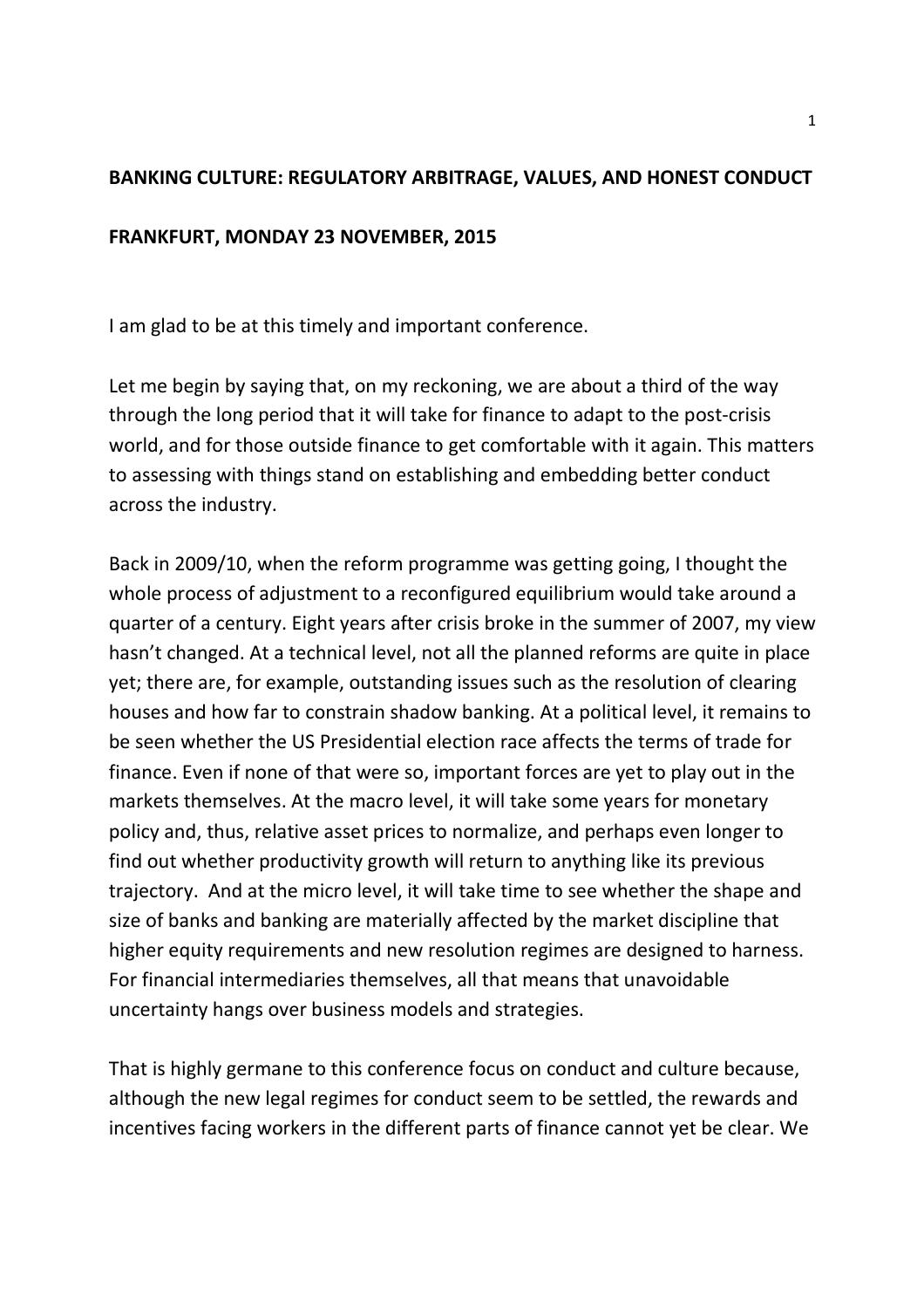know more about the legal constraints on conduct than we know about the temptations financiers will face. In consequence, the deep culture of finance, the subject of this conference, is still being shaped.

In these comments, I therefore want to explore the role of leadership, values and incentives in getting us back to honest and sound finance. The half-life of the unease and anger prompted by finance's failures is not short, which means that how leaders lead over the next half-decade or so could make a big difference.

#### A memory

That something went badly wrong over the past 30 odd years is brought home for me by recalling a moment from my two-year secondment to Barings merchant bank during the mid-1980s. One day one of our more senior colleagues came out of his cubicle groaning something like, "Oh no, we've been sent the other side's draft document". I don't remember what the deal was, but in a takeover battle the printers acting for the opposition's merchant bank had mistakenly sent us one of their key documents. The response was to put the document back in the envelope without reading it, and to call our counterpart to let them know. I just wonder how many houses would do that today.

That episode would have been during 1985 or '86, before the Big Bank reforms of London's securities markets took effect. And I recount it partly because I have long thought that during that period the UK made a great mistake on its regulatory architecture. Some years before the Big Bang, Professor Jim Gower had been commissioned by the government to review the structure of investorprotection regulation, prompted as I recall by some scandals in retail finance. The proposed solution was that a number of Self-Regulatory Organisations (SROs) should be established, operating under a statutory umbrella. The problems with this were twofold. It is doubtful whether, in any circumstances, effective SROs can just be wished into existence by government, regardless of whether they have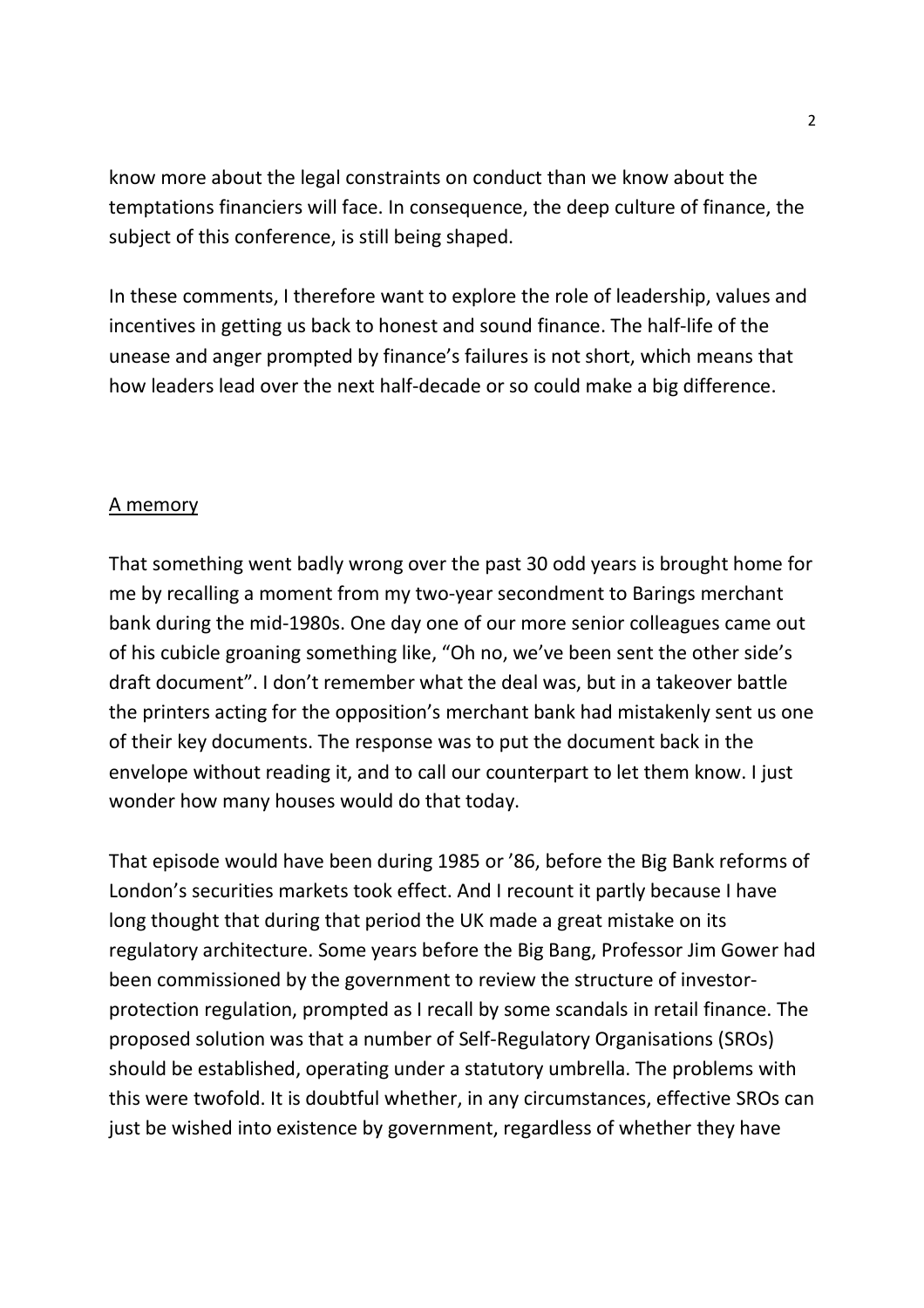organic origins and authority to draw upon. But in any case, the premises behind the structure were invalidated by the Big Bang, which was planned after Jim received his commission but before the Financial Services Act 1986 came into effect.

With the doors of non-bank finance flung open, and long-standing commercial relationships upturned as a result, club-like policing structures were no longer viable. What London needed then was not a collection of shallow-rooted SROs, but a regulator modelled broadly on the US's Securities and Exchange Commission: a statutory agency charged with keeping and empowered to keep finance clean.

A step in that direction was, arguably, attempted in 1998, through the establishment of the Financial Services Authority (FSA). But, as an integrated regulator, charged with everything from stability through fairness and efficiency to honesty, in both wholesale and retail markets, across every sector of finance, the FSA was overloaded, to put it mildly. So only now, through the new Financial Conduct Authority, does London embark upon a road that might have been charted 30 years' ago.

Over those three decades, ground has been lost. The *mores*, norms, values, ethics, rewards, incentives of finance have all changed.

That is a pessimistic point of departure for some reflections on where we are and what might be done.

### Trust and incentives: a pessimistic starting point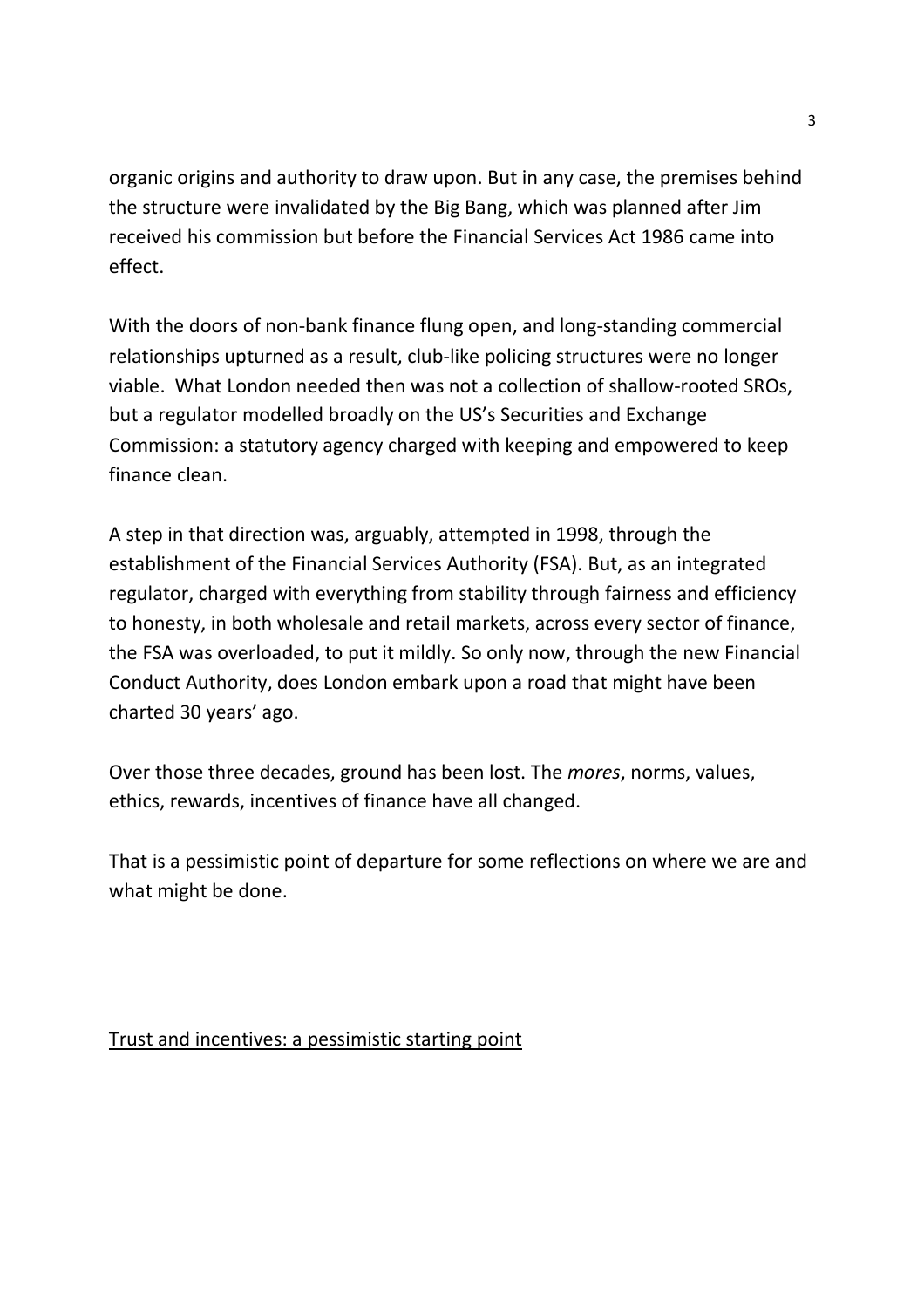If there is a lack of external trust in finance, then the social standing of working in finance will be low, other than amongst the denizens of the sector itself. With no *intrinsic* reward, incentives will need to come from money and punishment.

The big question is whether we can invert this, and I suspect that we can, at least for parts of finance. Where a sector operates on the basis that the only reason for working in it is to make money and where the only impediment to wickedness is punishment by regulators or via the courts, an industry is likely to put little or no weight on virtue or values or duties to society. And in those circumstances, the sector is likely to be regarded with distaste by people in other walks of life.

This is a world where the talk is of incentives, but in which incentives are conceived narrowly and crudely. So narrowly and crudely, in fact, that even if the result were conduct within the law and in compliance with the rules, it would amount to law-abiding behavior in a values-free zone. That is a terribly fragile basis on which to erect global finance.

Not least it assumes that the credibility of enforcement is constant over time and across jurisdictions. Casual empiricism suggests that that condition does not hold. But if enforcement is episodic or uneven, then we should expect standards of conduct to lapse, perhaps disastrously, at some point again in the future.

What I am suggesting is that if we are to achieve something like honest business (and I deliberately say ' business', because the problems go well beyond the financial sector), then either

- we need people to be rewarded less in money and more in social standing, or

- we need arrangements that ensure that enforcement of conduct rules and laws is consistently credible over time and across jurisdictions.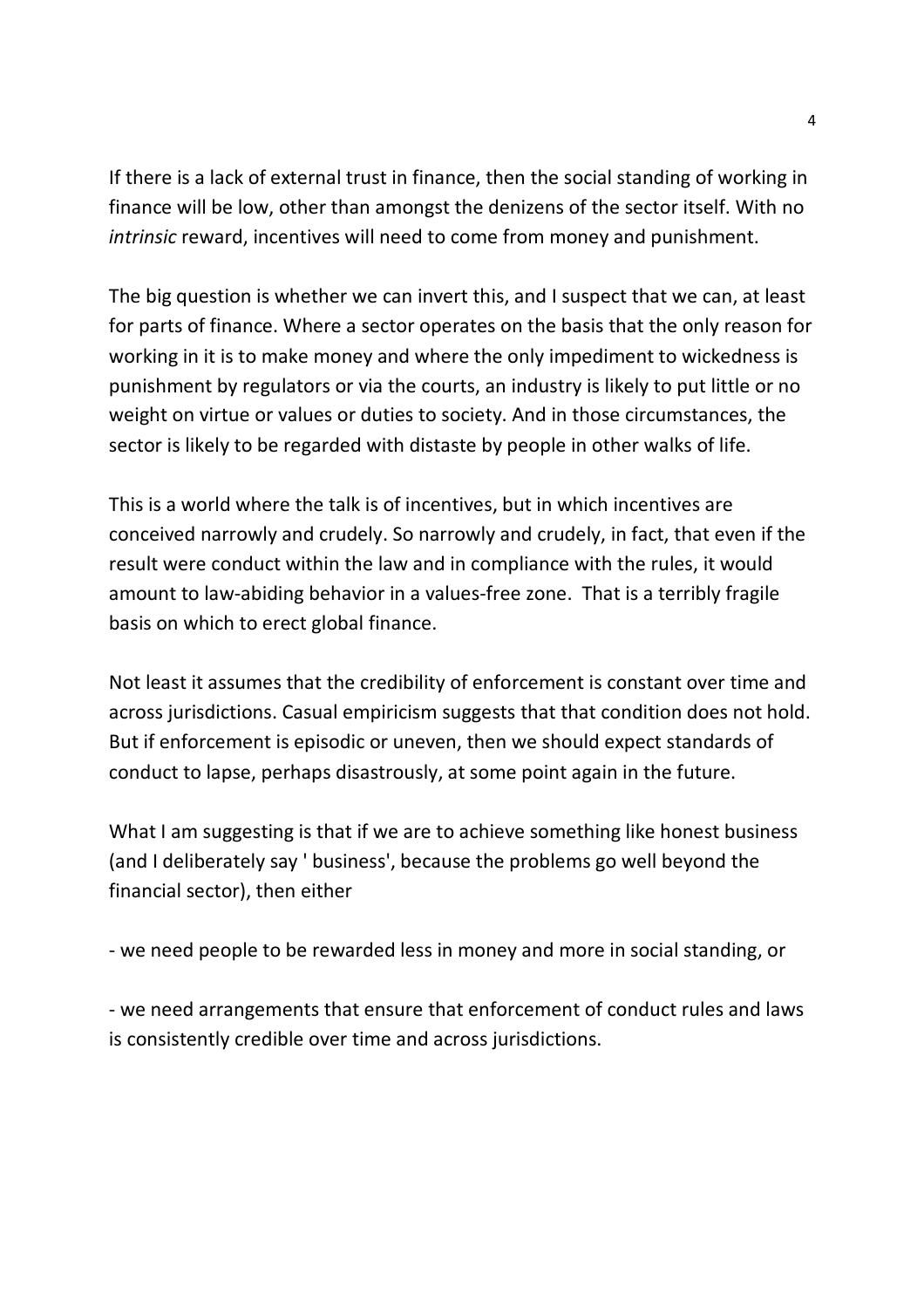The first entails addressing a profound market failure (in fact, the inability of market processes alone to generate the conditions for their existence). The second entails remedying a global government failure.

There are those --- and we cannot rule out that they are correct --- who will judge that our societies have moved beyond the point where the first course is feasible. That is to say, on that view we might have become societies where good business *ethics* can't be grounded in societal values, although good business *practices*  might still be induced by fear and narrow self-interest.

I am not convinced that we could or should leave it at that. Unless society is confident that it can rely over the decades ahead on consistent coercion alone, we have to take the opportunity of a period of more rigorous enforcement to incentivize decent behaviour and, thereby, to induct the values that would embed that decency. To that end, I shall air some suggestions for what firms should put behind them and what they might begin to do more of. I do this recognizing that it won't be easy. Quite apart from the collective-action problems that impede even the virtuous from acting alone, which I shall discuss towards the end of these remarks, the rules-arbitrage that is part of daily life in finance is corrosive of healthy values, or so I shall argue.

To take the argument forward, we need to reflect on the role and unintended effects of rules in financial regulation.

The role and place of rules in regulation

Nearly every regulatory regime has, in my view, got into a muddle about the role of rules. Indeed, I think there is a dilemma that requires urgent but deep debate, and where the regulatory authorities almost certainly need the help of legislators.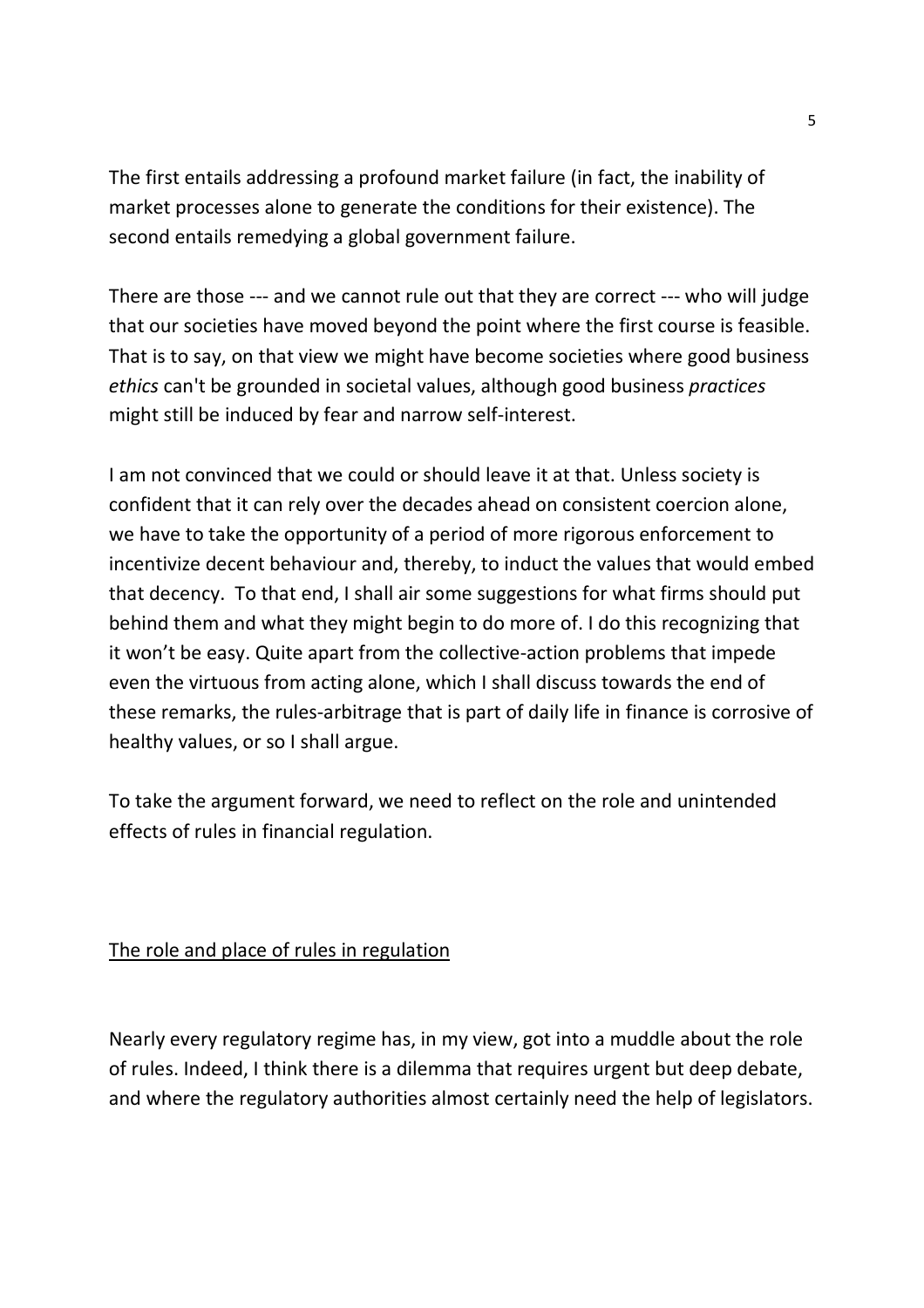## *The corrosive effect of rules arbitrage*

I will assert three bold propositions, and then go on to explain them. They are:

- 1) Rules are ineffective in the preservation of stability
- 2) Rules are essential in the regulation of conduct
- 3) The prevalent use of rules in prudential policy has contributed to corrosive cynicism about rules in general and so about conduct rules.

Over the past quarter century, and especially since the late-1990s, rules have become the standard instrument of prudential policy: a model of write rules, monitor compliance, enforce against breaches. I believe this model to be fundamentally flawed. A regime designed to preserve financial stability starts (or should start) from a societal choice --- a political choice --- about how resilient the system should be. That standard of resilience should get cashed out in regulatory measures for different parts of the financial system. For banks, those measures include minimum capital ratios, minimum liquidity ratios, and so on. So far, so good.

But when those measures are framed in rules, and when firms are confident that the rules will be applied narrowly, to the letter as it were, epidemics of regulatory arbitrage follow. That is so whether the rules are complex or simple. If the rules are complex, regulated firms have incentives to take risk in forms that reduce, say, their regulatory capital requirements even when nothing material has changed economically. If the rules are simple, they have incentives to take risk via routes that simply step around the constraint; say via the composition of asset portfolios if they are subject to only a cap of their total assets/ equity leverage. Meanwhile, unregulated firms have incentives to structure their activities in forms that replicate the economic substance of banking, insurance or whatever, but leave them outside the regulatory net.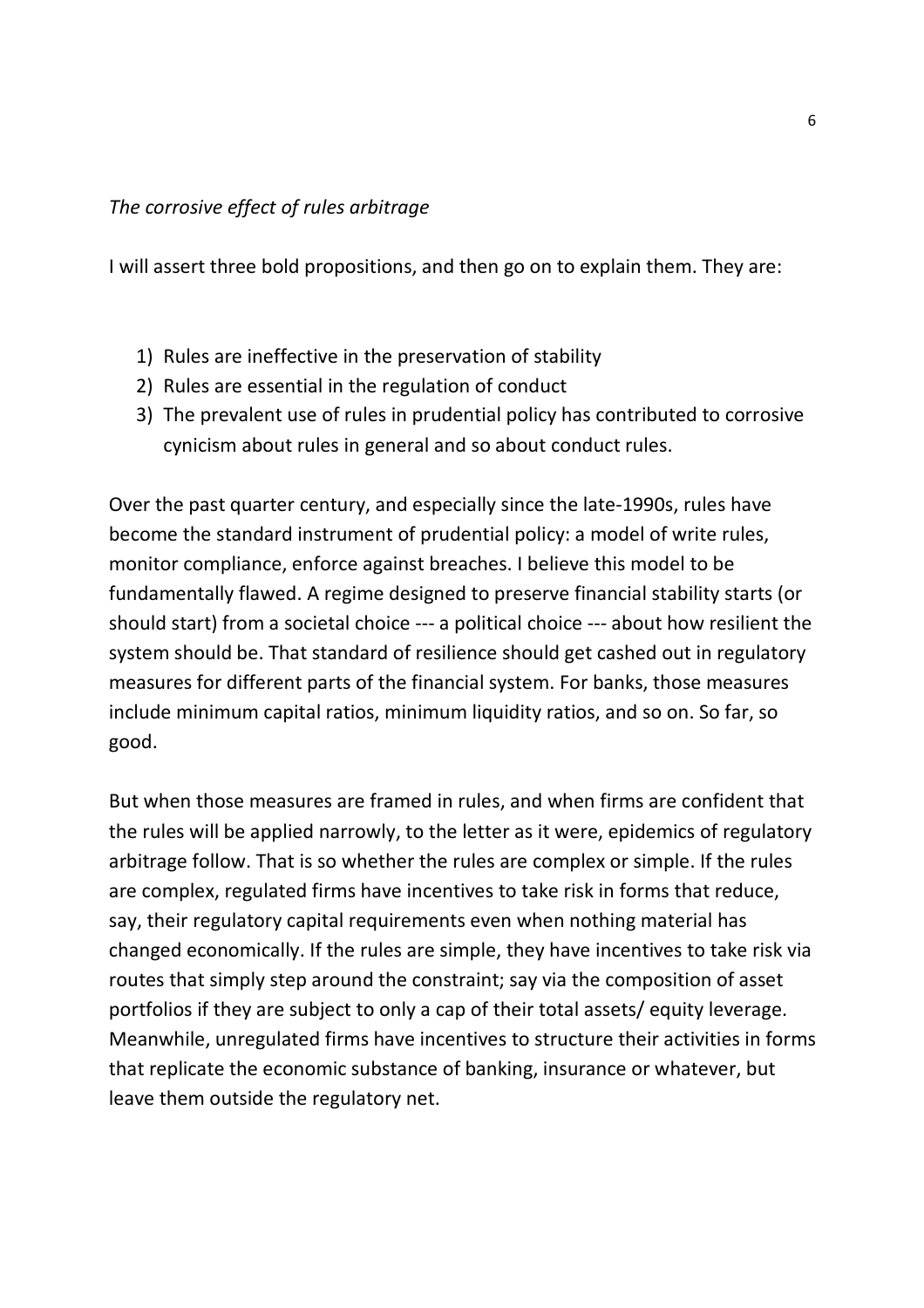This might be termed 'regulatory avoidance'. It can have very high social costs, through instability and macroeconomic downturns. It is not an offence. Even if it were an offence, enforcement after the fact cannot undo the social and economic costs. The prudential endeavour is, in its essence, prophylactic not retributive<sup>1</sup>. But, in any case, regulatory avoidance is *not* an offence under a rules-based regime.

Conduct regulation is quite different from stability policy. Whether in wholesale or retail markets, it is vital that participants, customers and counterparties know the rules of the game. If something goes horribly wrong and it turns out that there was a gap in the rules, the rules need to be adjusted, but without retrospective effect. All this is central to the rule of law, and conduct regulations are, of course, legally binding rules issued by agencies under authority delegated by legislatures. It is delegated law-making. Breaches are to be punished, partly in order to deter bad conduct.

I put it to you that an environment in which arbitrage around prudential rules is endemic --- a normal part of life in financial firms --- fosters a culture of cynicism towards regulatory rules in general, a culture where concepts of 'right' and 'wrong' get blurred, eroded and infected.

If this is correct, it is a high cost to pay --- on top of the crisis of instability --- for the false turn taken by prudential supervision. But it points to some prescriptions for the regulatory regime, and for boards.

For the institutional architecture of regulatory regimes, it underpins the case for separating conduct regulation from prudential supervision. Workers in firms need

<u>.</u>

 $1$  For a more complete account of this, see Tucker, "Micro-prudential versus Macro-prudential Supervision: Functions that make sense only as part of an Overall Regime for Financial Stability", Boston Federal Reserve Bank conference, 2-3 October 2015.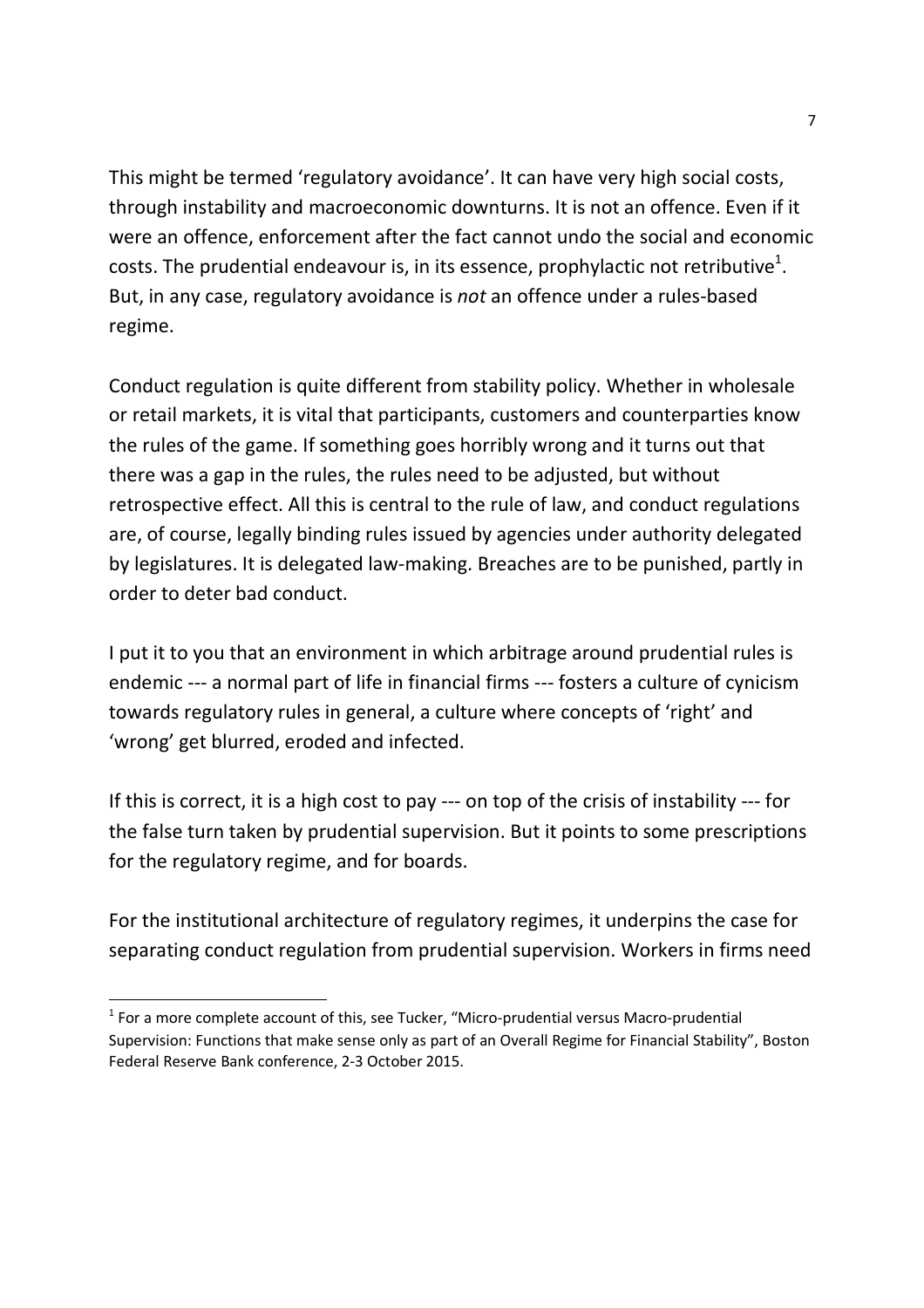to grasp that the rules of a conduct regulator are not the same *kind* of thing as prudential and stability policies. They are not fair game.

As to the boards of regulated firms, I would urge them to give up on regulatory arbitrage and the cynicism that it fosters towards society's ends and the people's welfare. This won't be easy, and I can hear industry leaders and participants complain that they won't know where to draw the line. But it is hard to believe that firms don't know when they've retained the bulk of the risk or the tail risk while escaping the regulatory tax. And if they don't know, from a prudential perspective they shouldn't be in that line of business since either the firm as a whole can't analyse the risks or management can't keep track of what middle management and workers are doing.

In other words, by eschewing pervasive arbitrage of prudential policies, boards and executive leaders would help to foster a less cynical approach to rules in general. Commercially, by giving up some of the superficial gains of prudential arbitrage, they might well reduce the probability of conduct fines and reputational damage.

But what of the conduct regime itself? I believe that that too needs deep debate and deliberation. Indeed, whereas the whole approach to stability policy has been debated and reformed somewhat since the crisis, I wonder whether there might have been less debate on the optimal high-level structure of a conduct regime. Please excuse me if that debate has occurred.

*Replacing 'Rules versus Principles' with 'Rules and binding Principles'*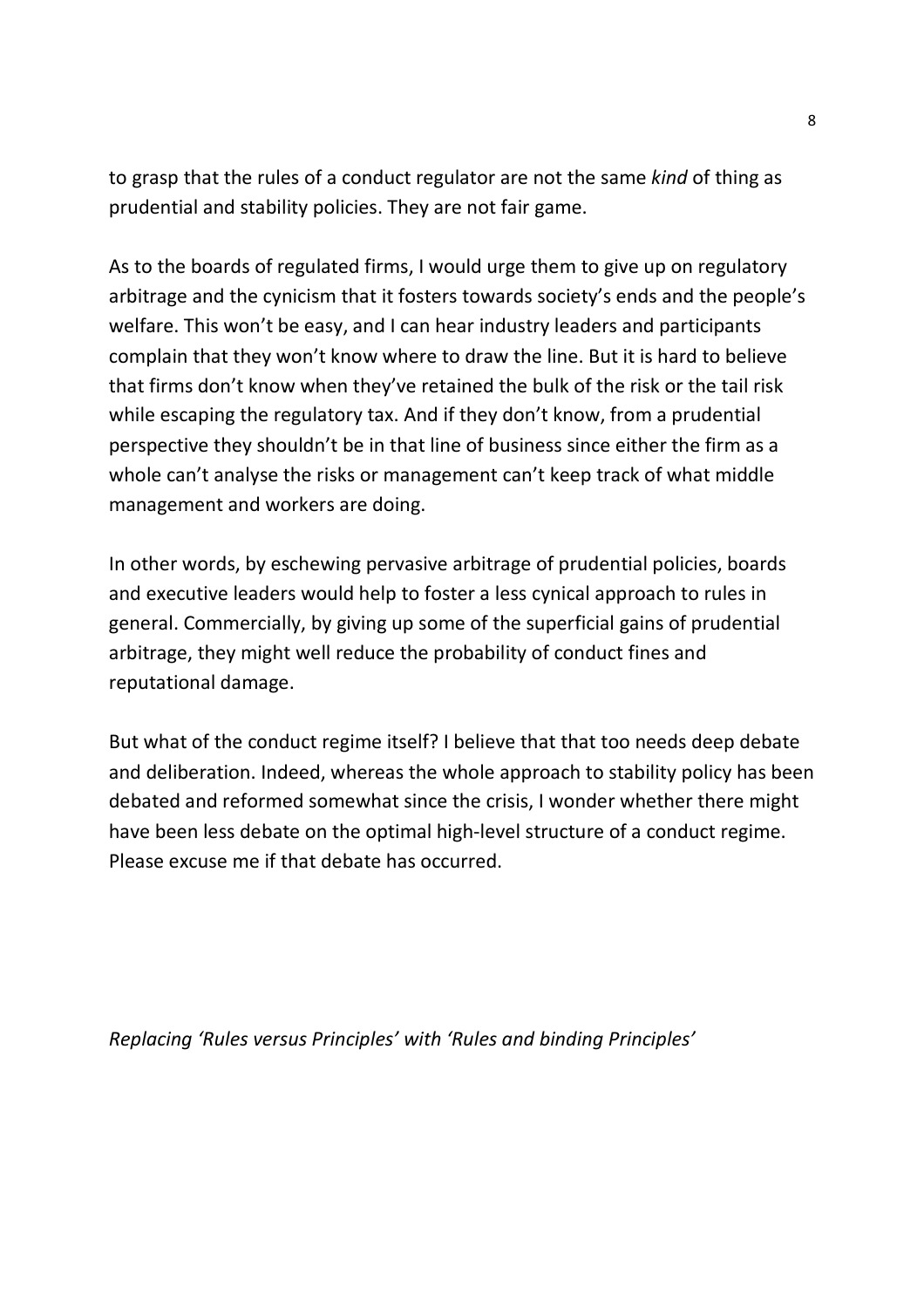One way of summing up the difference between prudential supervision and conduct regulation is that for the former it is the spirit that matters, whereas for conduct it is the letter of the rules that matters *at any particular time*. There is a lot of truth in this, but it would be reasonable for people to complain that, however detailed, conduct rules are always open to interpretation and, thus, that those working in finance will search for loopholes and, what's more, are entitled to do so.

This has been central to a debate that has being going on for decades about the relative costs and benefits of rules-based regulation and principles-based regulation of conduct in financial markets. A number of countries have flipflopped between the two approaches over the past thirty years.

The familiar problem with principles is that they leave too much vague and underdetermined when, as I have argued, uncertainty should be minimized in the area of conduct regulation. The familiar problem with a regime of detailed rules is that it gives rise to artful interpretations, creative loopholes, and thus sows the seeds of its own demise. Further, it gives rise to an industry of expert advisors with a narrow commercial interest in preserving this kind of regime --- an articulate lobby for the status quo.

The truth is that the spirit of the rules ought to matter in the conduct arena too, because society expects it to. But we can't just leave it to regulators to construe their own rules with whatever they perceive to be their spirit; that kind of discretion shades into arbitrary power. What then should or could be done, or are we simply stuck?

One possible route would be to combine statutory principles with detailed regulatory rules. A set of Principles would be enacted in primary legislation, with a statutory provision --- binding on the courts --- that the detailed rules promulgated by the conduct regulator must be interpreted in the light of those Principles. So far as I know, this legislative structure has not been attempted in a major jurisdiction. It does not give rise to the radical indeterminacy that afflicts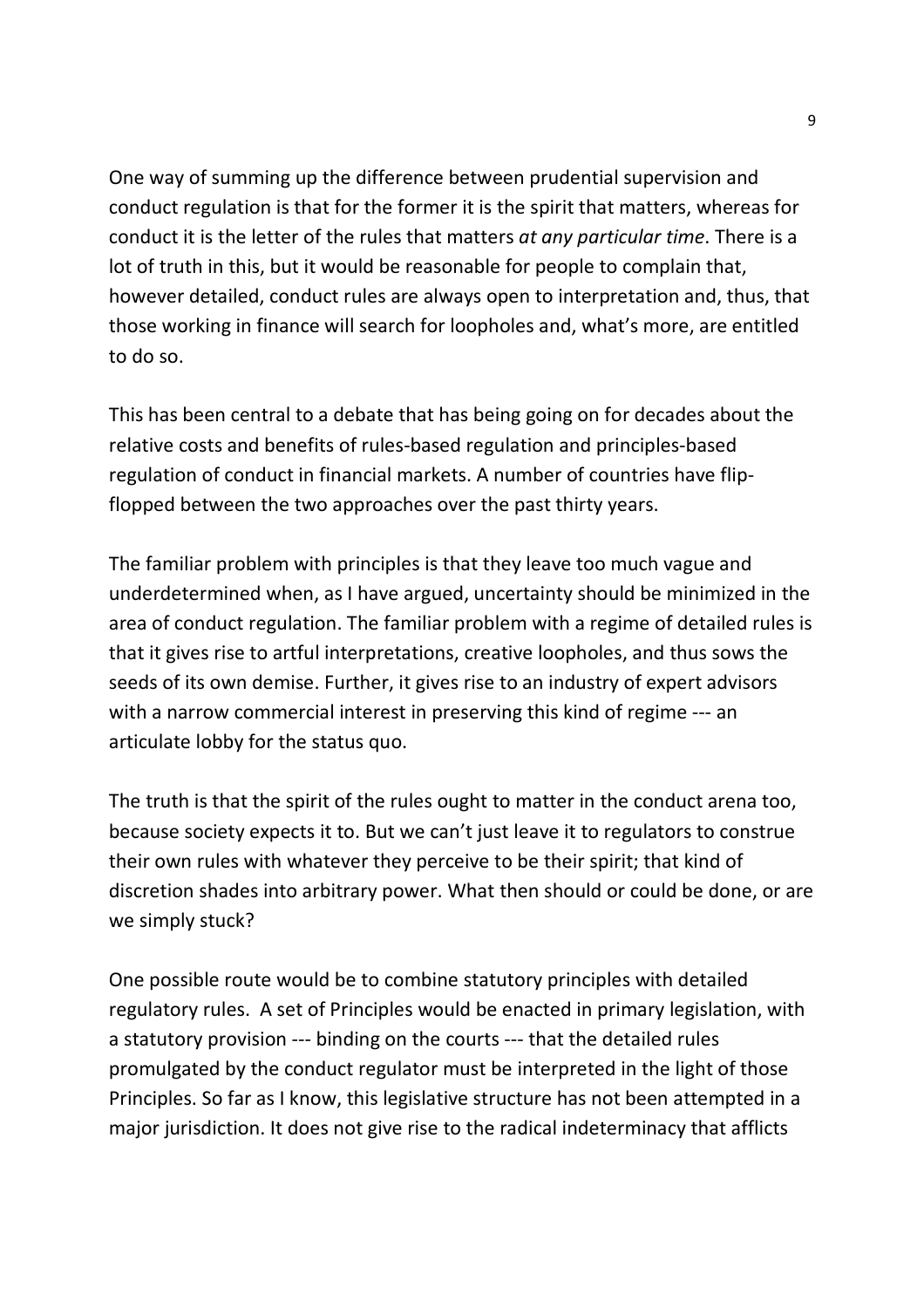non-statutory principles, since the rules reduce open-ended uncertainty. But the interpretation of those rules is tied to their social purpose, as instantiated in the statutory Principles. It leaves the courts as the final arbiter of how the Principles should be construed, but it gives legislatures not regulators the responsibility of framing and specifying those Principles. I would think that it is worth exploring<sup>2</sup>.

## Principles, practices, and 'values statements'

I want to suggest that a determined shift away from regulatory arbitrage, underpinned by regulatory reforms along the lines I have been describing, might have the effect, over time, I stress over time, of helping to give values a place within the culture and operation of financial intermediaries.

Before suggesting some other changes to business practices, I want first to explain how incentives might be used to forge values. Please excuse a detour away from finance for a moment.

# *The forging of values via incentives*

<u>.</u>

There is a respectable body of work that seeks to explain the development and purpose of moral values and practices in terms of their positive effect on our collective welfare. We live together, civically and politically, and need norms and

 $2$  I first encountered this thought in discussion at Australian National University with John Braithwaite, who has canvassed it in the field of tax evasion versus avoidance. See J. Braithwaite, *Markets in Vice, Markets in Virtue* , Sydney and New York, Federation Press and Oxford University Press, 2005, especially Chapter 10, "Reforming the Law" ; J. Braithwaite, "Making Tax Law More Certain: A Theory", *Australian Business Law Review*, 31(2), 2003, 72-80; For the initial and more general formulation that goes beyond tax: J. Braithwaite, "Rules and Principles: A Theory of Legal Certainty", *Australian Journal of Legal Philosophy*, 27, 2002, 47-82. http://papers.ssrn.com/sol3/papers.cfm?abstract\_id=329400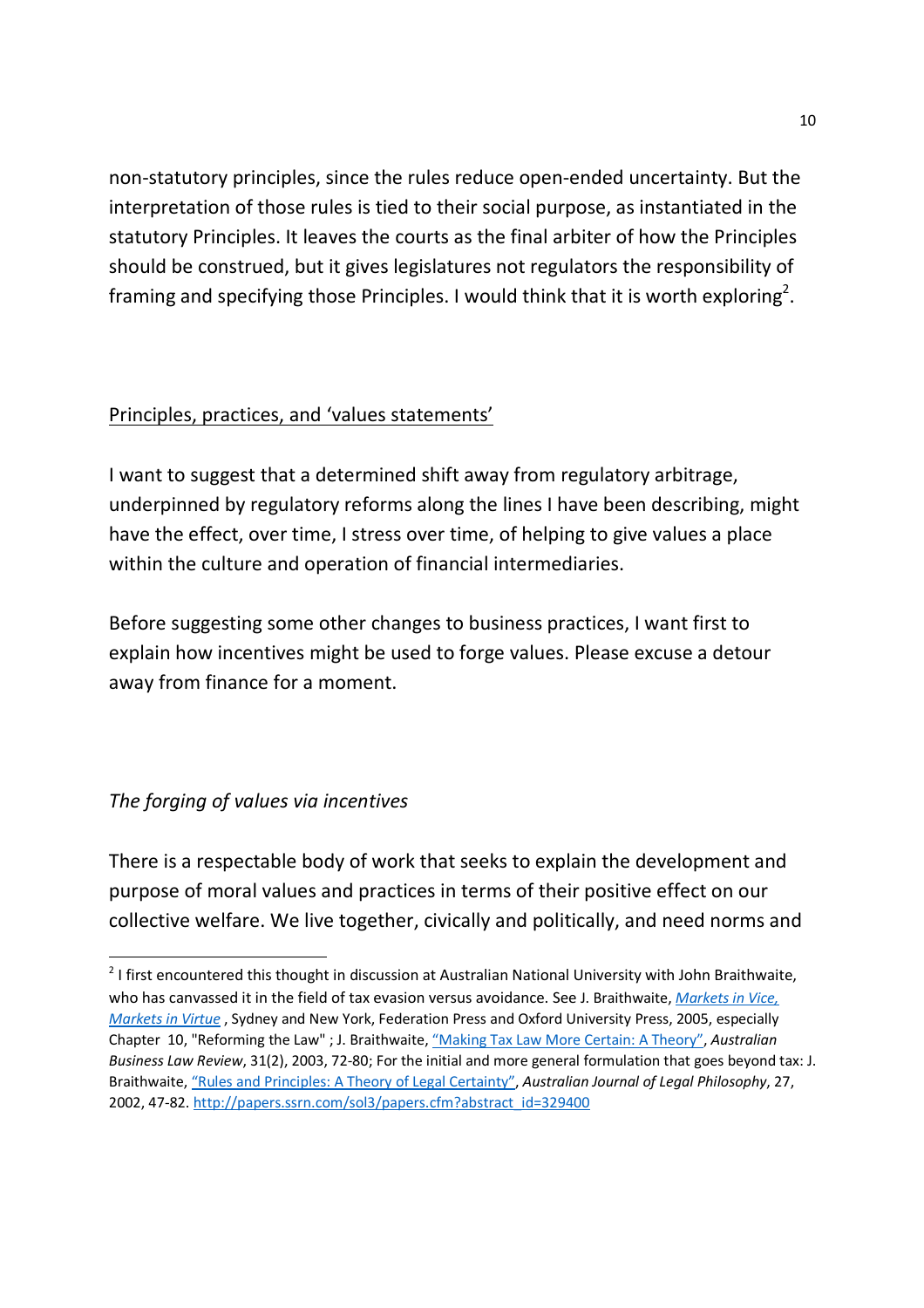conventions for doing so: to avoid Hobbes' state of nature, if you like. This view can seem horribly cynical, resting morality on little more than its instrumental benefits. But it seems plausible that we reap those benefits only if we (or at least most of us) come to believe --- truly, genuinely, sometimes deeply believe --- in those values. Whereas driving on the right (or left) hand side of the road is a convention that we would ignore at our peril but is hardly the stuff of values, 'thou shall not murder' runs deeper. According to one's view of these things, our values are reinforced by our practices even if they do not always arise wholly from them.

When it comes to finance, things are in such a mess that both forging and reinforcing seem apt. For some people in finance --- and surely they exist --- their already sound values need to be reaffirmed and reinforced in the environment around them. For others, decent values need to be induced and inducted. Incentives can play an important role in this.

It seems, and perhaps this is putting it mildly, that there is a big negative externality when weak or inconsistent enforcement of rules combines with transformational remuneration to non-entrepreneurs: the bad externality is ethics-free finance. Society needs to flip the process, aiming to secure a positive externality by first changing the incentives.

If enforcement of rules and reduced pay can alter the incentives, statutory Principles, governing the interpretation of those detailed regulatory rule-books, can provide some of the content of the values that society wishes to restore and embed. In other words, our legislatures should codify in high level Principles the values they want to embed in finance.

This isn't just for the big financial centres. Indeed, it is not implausible to think that however thoughtful and determined the efforts of legislators, regulators and business leaders in those centres, it will be harder and take longer to achieve the desired cultural change there. Their heterogeneity, which is the very source of some of their commercial strengths, can dilute civic values and the peer pressures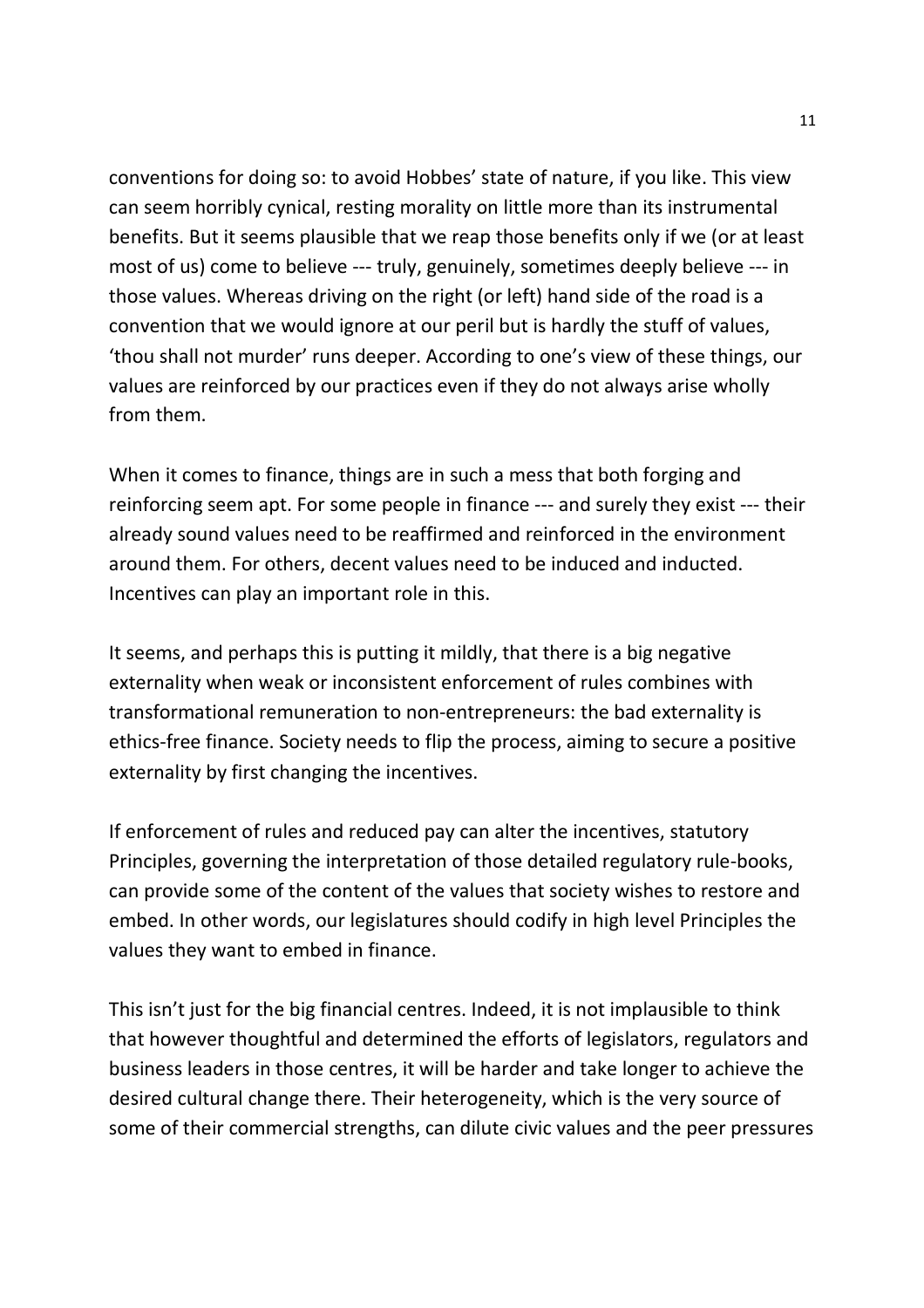that can prevail in smaller communities. But what we have heard during this conference about the changes in the Netherlands and elsewhere offers the possibility that initiatives in the big centres, as set out at recent conferences on both sides of the Atlantic, can be reinforced by the efforts to reforge community values in smaller financial centres.

### *Getting out of doors: inducting civic virtue*

At this point I want to draw on another recollection; one which signals another dimension of the problem.

In the pre-Big Bang world I was remembering earlier, there were lots of mediumsized firms. The heads and deputy heads of those firms represented them in and, therefore, *to* the outside world: to politics, the authorities, the public, and to their peers. As they did so, they (or some of them at least) discovered that they had a stake --- a stake deriving from the social role they played and the social standing that could go with it --- in the health of the system itself. As I like to put it, a world of many firms meant that many people had to go 'out of doors'. Doing so immersed them in a valuable process of civic socialization.

In a world of a few massive firms, my guess is that far fewer people in the industry feel that they personally have a stake in the health of the system. Far fewer people go out of doors. Being the head of a gigantic desk with layers of management above you does not easily give you the same sense of belonging to a system that comes from being at the helm of a modestly sized firm competing with similarly sized firms.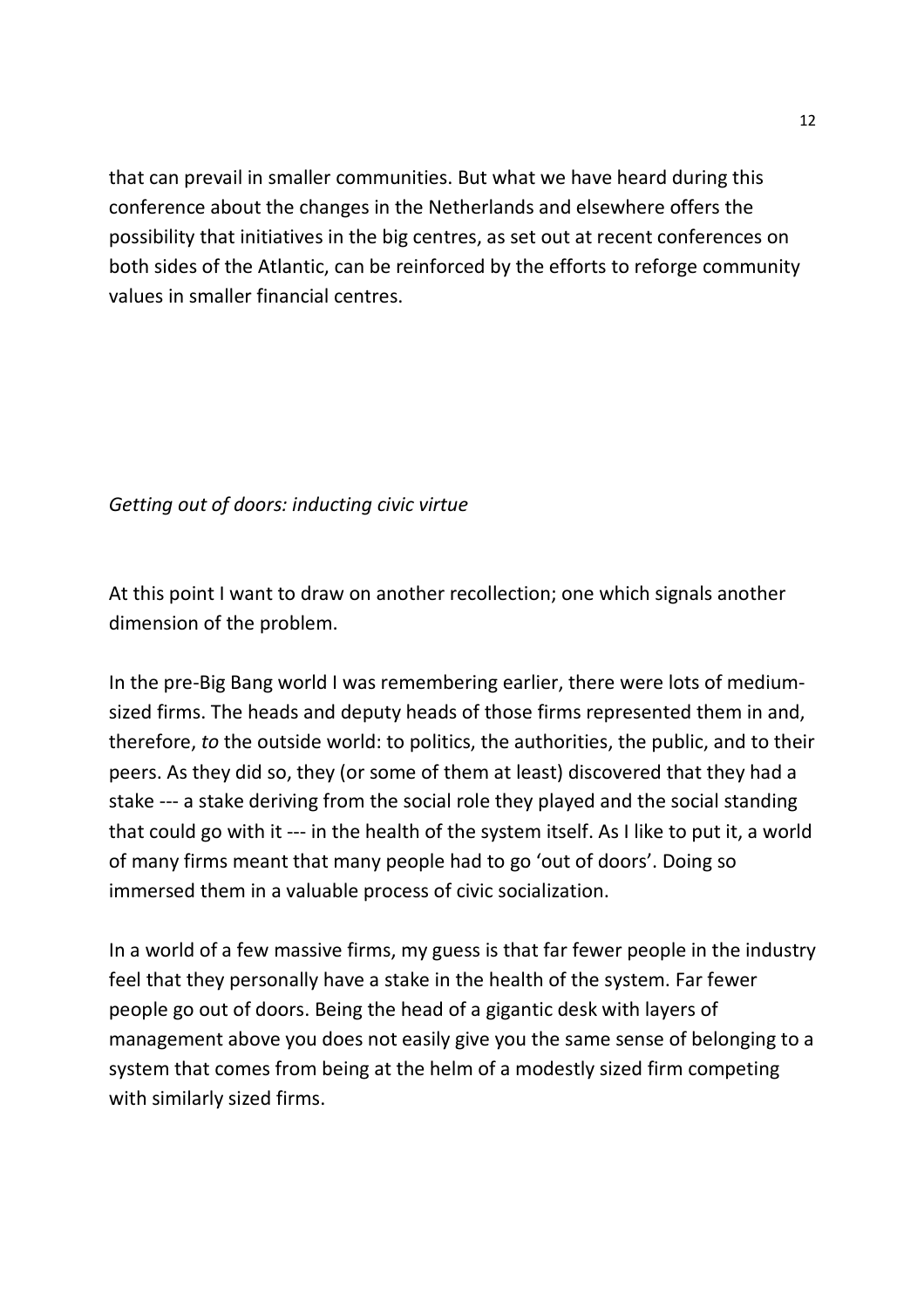If that's even broadly correct, it poses the question of how to get those people out of doors, how to give them a stake in something bigger than their take-home pay and the living standards of their children and grand children. It is when one looks at it like this that the thought that motivates calls for finance to become a profession, requiring years of training like medicine or the law, is not so completely crazy. Finance is so hugely important to our economies and societies that we need each scandal to be an affront to workers in the industry: not just to their interests, not even only to their values, but to their sense of who they are, their identity. And I don't doubt that it was for some.

This is why the public outcry is valuable. And it is why pay needs, somehow, to come down, so that being rich can't compensate for society's distaste, and so that society's valuing the contributions of financiers can mean something again.

*Stories and 'values statements'* 

One way to help embed values within a firm is for its leaders to share stories of its past with those coming up through the ranks, underlining what worked, what the firm is for, its heroes --- stories they believe and which matter for them personally. If a firm has no history, with each generation detached from its predecessors, today's incumbents are just passing through, grabbing what they can on the way: consuming rather than investing in the firm's reputation. They are unlikely to value what they leave behind once they have taken what they can - -- an environment in which some might even risk trashing the firm's standing for personal gain if it carries no value for them, if it matters not a jot to them being able to say later in life who they worked for, how they chose to spend their working life.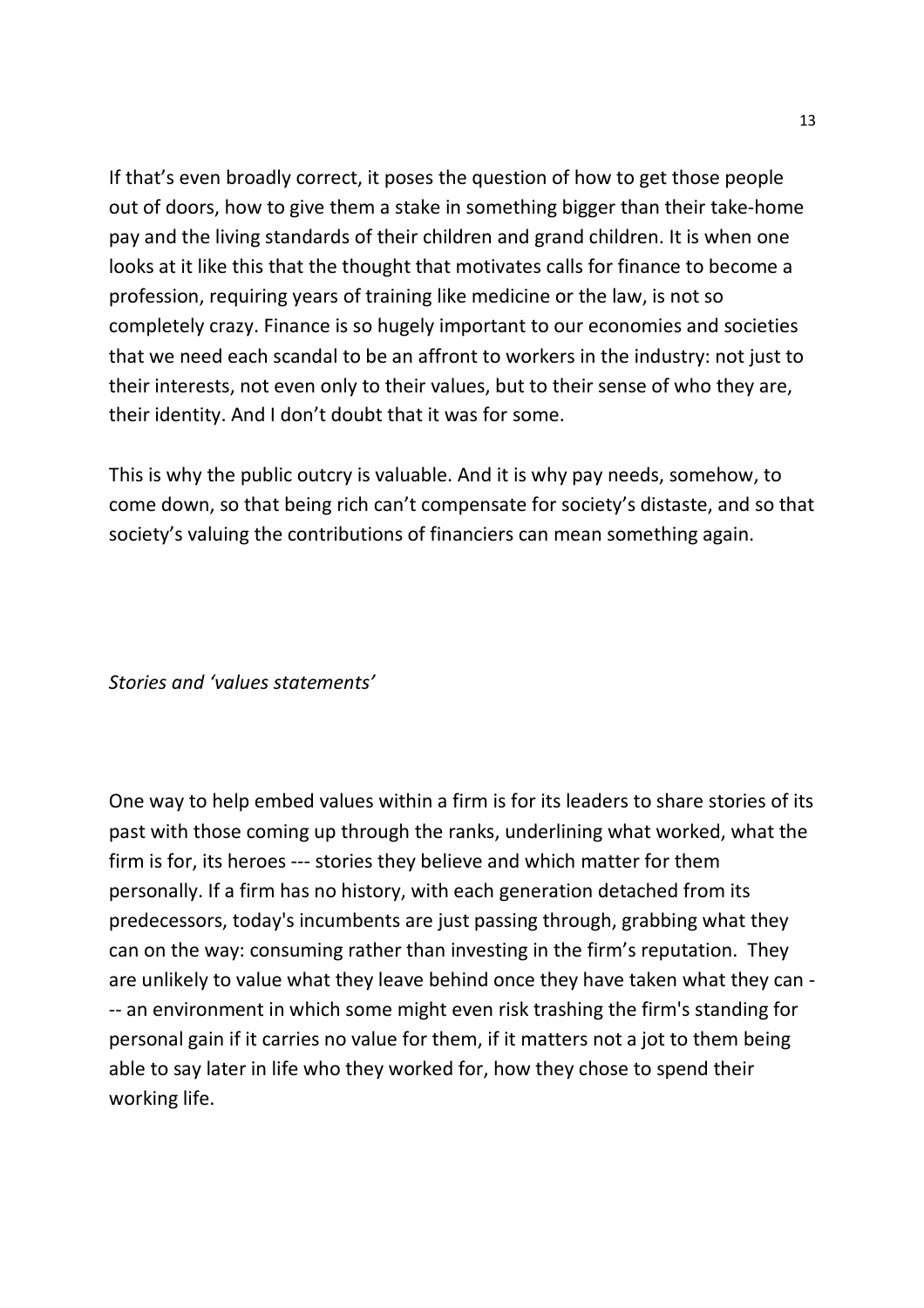One might say: if that were unavoidably the case, better for each generation to have to start a new venture, with each financial intermediary having only a finite life. If policy makers instinctively reject a mass break-up of firms of any size because of the transactions costs and uncertainties for society, those costs must be set against the costs of history-free and so values-free firms. If that course is rejected, it must be because we trust business leaders to turn culture around. Leaders lead in part by drawing on those parts of the past that are useful to facing the future.

Let me repeat: a firm with no remembered history is unlikely to be a firm that, as a firm, a collective of individuals working together, has values. There is something faintly ridiculous about senior management teams sitting around, in some odd imitation of Kantian philosophers, drafting 'values statements'. There is something slightly sad about management using staff 'focus groups' in order to discover what values might be embedded in the firm they lead but don't know. And there is something distinctly eerie about bringing in consultants to help draft 'values statements', which I assume some firms do since such consultancy services seem to exist (although one wonders about the delusion or cynicism they risk carrying in *their* own corporate DNA).

I should emphasize that I believe that Values Statements *can* be useful, might play a role in resurrecting honest finance, and that staff are a vital part in affirming and sometimes constituting a firm's values. But such Statements need to reflect and draw on the values truly found in their particular firm, and so in *its* history, in *its* stories, not just peddling what they think society wants to see. And where it turns out that no values worth having are truly embedded, if a firm has no more to fall back on than 'make money' and 'obey the law', better to face up to that, better for leaders to start from the beginning.

These issues can certainly afflict small firms, but they seem likely to be more prevalent amongst conglomerates with disparate lines of business based on distinct business models. And they are probably harder still to overcome in those conglomerates formed through an extended sequence of mergers and takeovers,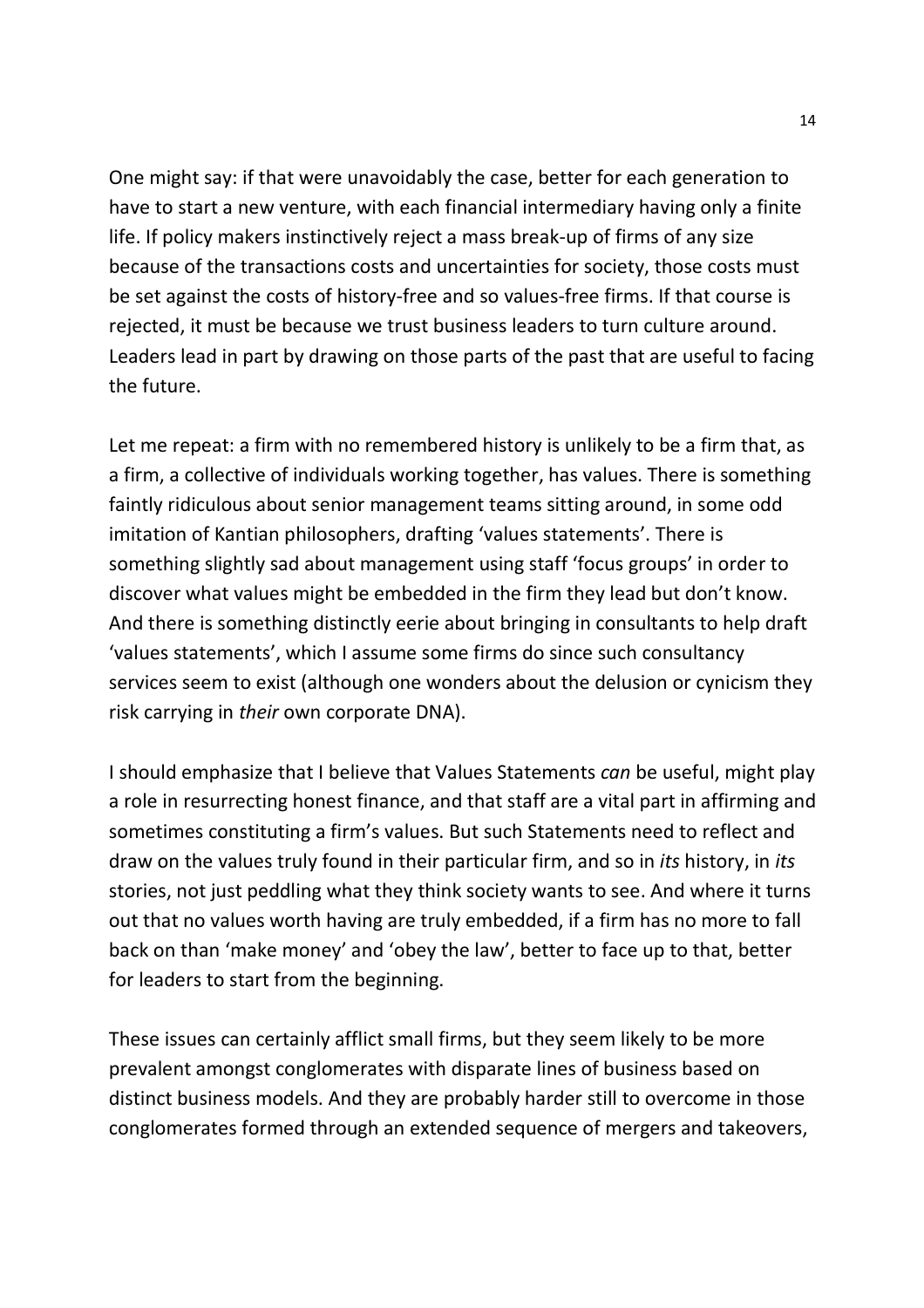in which either no organic culture survives at all or plural and probably rival cultures persist here and there around the group, perhaps for years.

These are hazards of capitalism, and, I repeat, are by no means confined to finance. But for finance, perhaps because crisis and scandal came together, as it did in the 1930s, the public has been saying that it is their business too, that the spillovers matter. And, in any case, because financial services firms enter in contracts with their customers that are often long-term or otherwise rely on trust, finance has a clear interest in addressing these problems. Look at it another way: everyone is a customer of finance, so the customers who bear the private costs are also, in our democracies, the voters who elect our governments after they have borne the social costs. The leaders of financial firms carry that with them as a basic condition of being in business.

## The terms of trade between firms: ending mercenary poaching

Against that background on how incentives and values need to support each other, I want to go through one further set of issues and the corresponding set of actions that business leaders could usefully take. I believe the issue matters in itself, but it also helps to highlight the collective-action problems that likely plague any efforts to address the subject of this conference.

One of the more striking features of modern finance (indeed, modern commerce) is whole teams moving from one firm to another. Poaching in the sense of active soliciting is no doubt denied, and perhaps that's correct in a strictly legal sense. But something not a million miles away plainly goes on under a common sense understanding.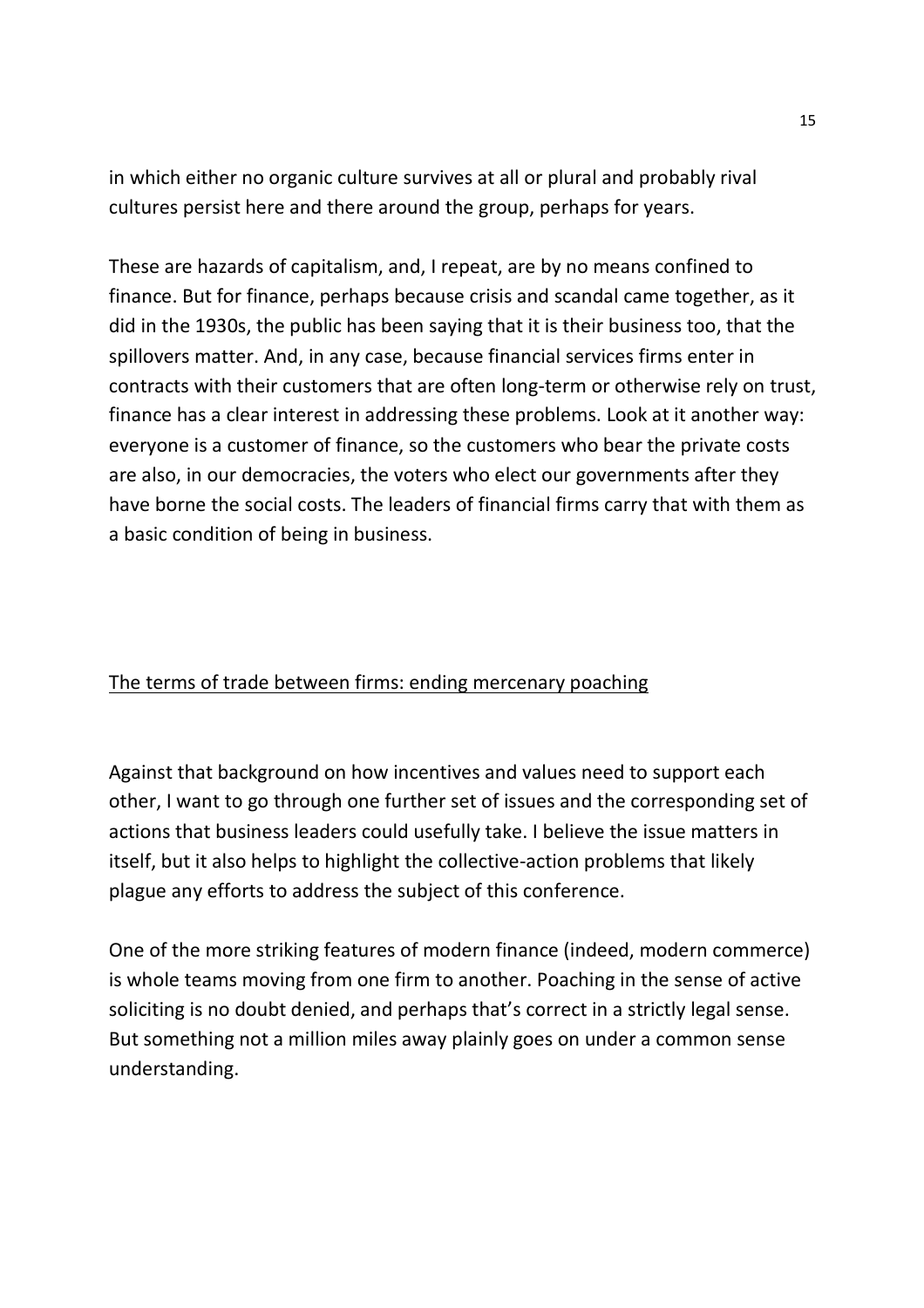I suggest that this matters to culture, values, honesty because if groups of young (and not so young) people are treated like mercenaries, we shouldn't be surprised when they think and behave like mercenaries.

The habits of thought and conduct that we associate with mercenaries are, I would suggest: technical proficiency; dedication to the task at hand; orientation to immediate, visible results; being paid partly at the end of the assignment, and partly upfront to get them to turn up; indifference, beyond the terms of their contract and its enforceability, to whoever has hired them; calculated personal risk-taking weighed in terms of expected financial returns; services granted to the highest bidder.

In a field without widespread economic and social externalities, one might ask who cares. But in finance, the social costs can be high, so it is of wider interest, for all the reasons covered already.

Boards could help by deciding that their firm will not poach teams or, if approached, will not buy teams. There are two objections to this, one more serious, because less tractable, than the other.

The first objection could well come from the members of teams themselves, some of whom might with reason argue that their individual value in a market economy is far greater as part of a team of specific individuals. My answer to that is, broadly: then set up outside on your own, becoming entrepreneurs. This, after all, is capitalism. To the complaint that this would constrain their rights under employment law, I think the response is: this is about norms not laws.

### *Pay and collective-action problems*

The second and more serious issue is that there is a collective-action problem here. Why would Firm A give up poaching/welcoming mercenaries if Firms B, C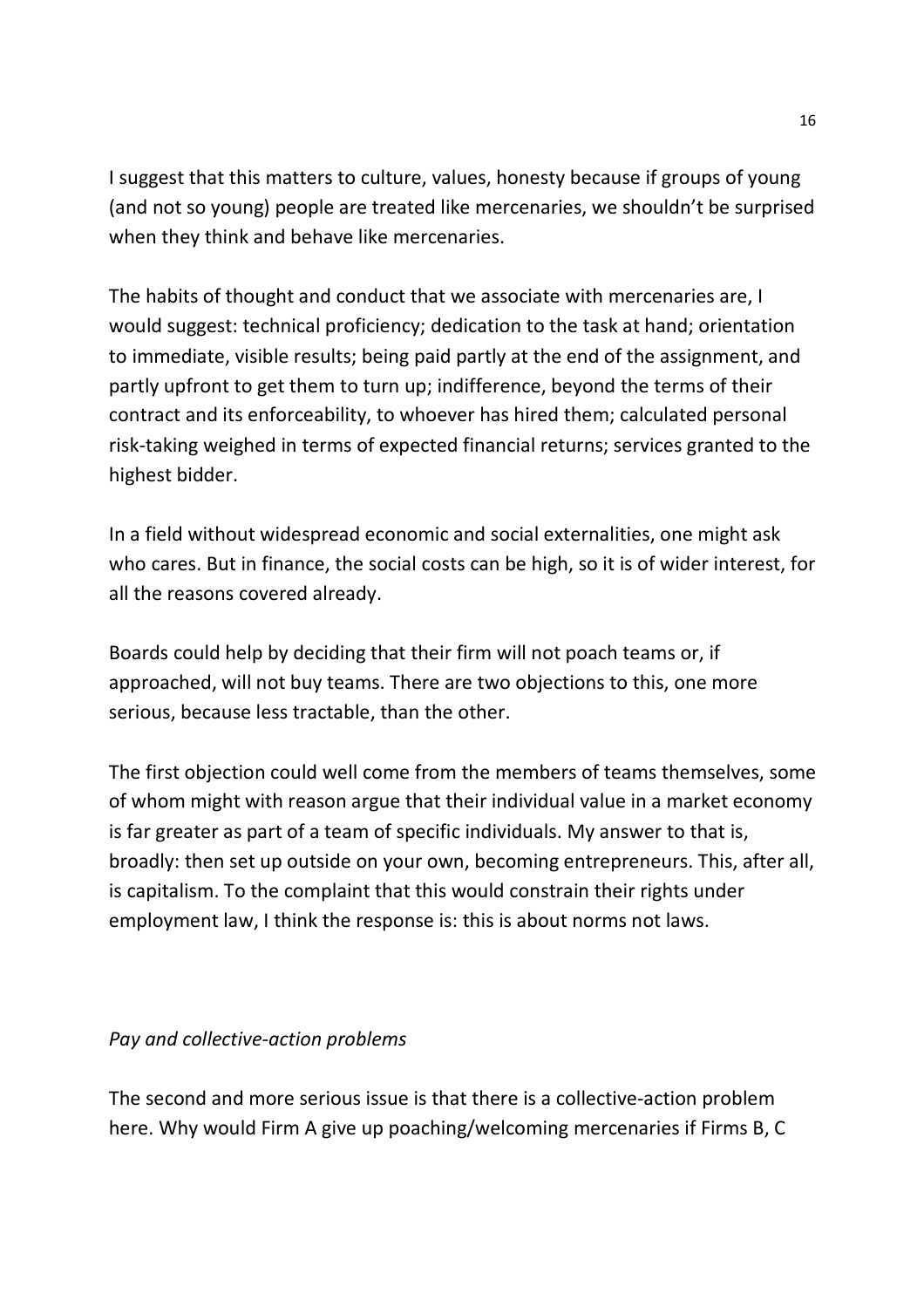etc show no sign of doing so? One possible answer is that the stewards of Firm A might see it as being in their interests, nevertheless, to give up poaching since it would save them a lot of reputational and financial tail risk over the longer run. I'm not confident of that, as it is, perhaps, just as likely that Firm A's honest management would persuade themselves that their culture would socialize the teams they had hired rather than vice versa.

If that's right, it would seem that some kind of industry-wide cultural adjustment is needed; perhaps an informal practice of self-restraint that becomes, with time, a norm.

A collective-action problem infects pay more generally. I would not be hugely surprised if not a few industry leaders thought that pay is out of control. I would even speculate that they would quite like to see or at least would not oppose a recalibration; having already become super-rich themselves, their interests and incentives have changed, after all. But it is hard to believe that any such reflections could give them reason to act alone. Massively invested, as many are, in their particular firm's equity, they would personally see their wealth fall if, having acted alone to cut pay, their staff crossed the road to their rivals. The metaphor of not daring to leave the dance floor while the party is going works no less here than for the herd-like risk-taking behavior that preoccupies stabilitypolicy.

I suspect that even if they wished to do so, anti-trust law might prevent industry leaders getting together to discuss this. But, in any case, isn't the very thought of a recalibration in pay a pipe dream given the globalization of finance and the different values characteristic of the various societies in which internationally active firms are domiciled?

*Incentives redux: stability policy and conduct*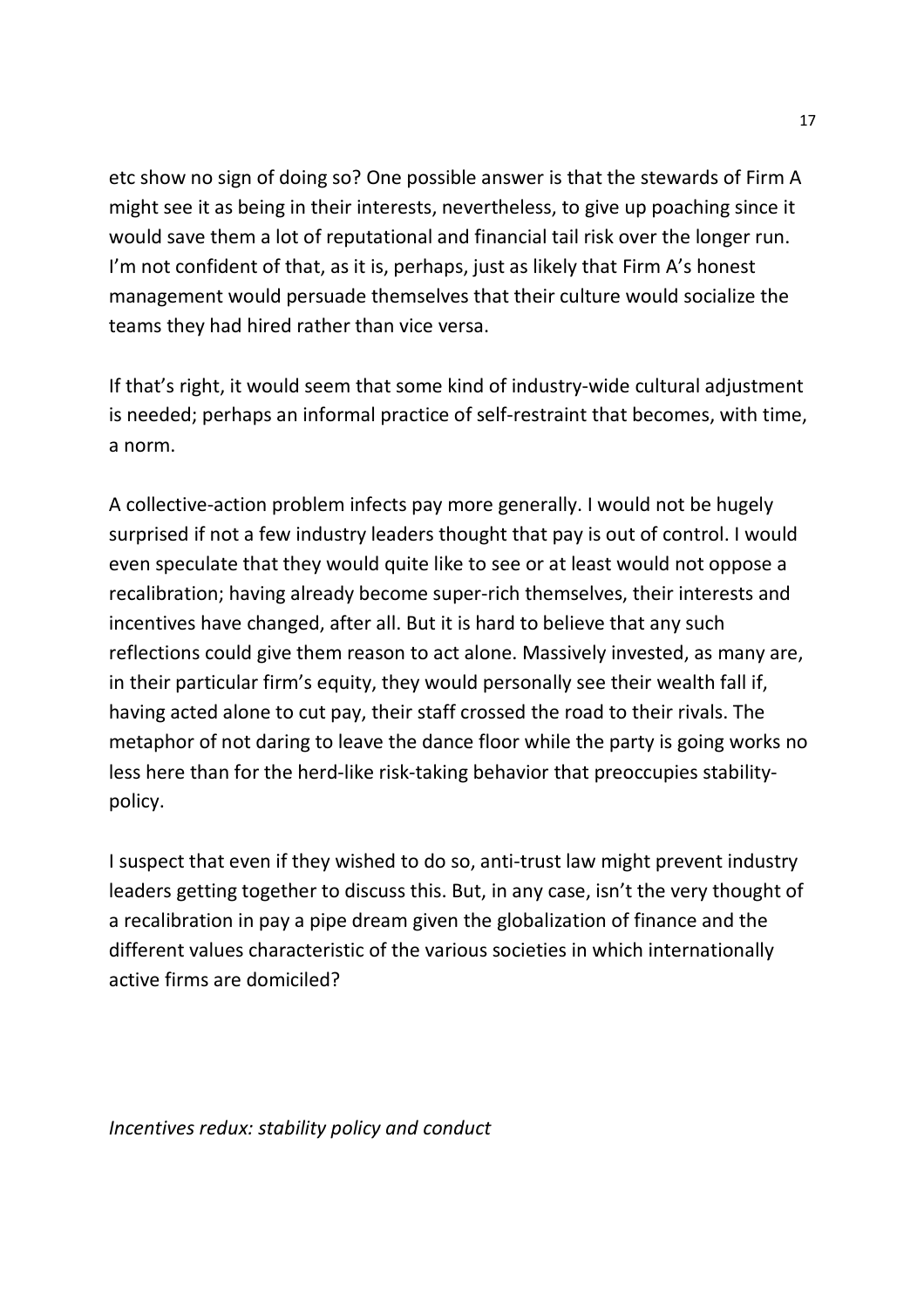On this front, perhaps the best we can hope for is the operation of market forces that might be set up by the new policies for stability. The changes to balancesheet constraints (capital requirements etc) and to resolution policy (in particular bail-in of bonded debt) can prospectively reduce the headline return on equity (but not necessarily risk-adjusted returns); push equity holders to demand that they get a great share of the pie, with less left over for rent extraction by management and staff; and, separately, focus capital markets on whether economies of scale and scope do really exist. Depending on how those forces are transmitted, it is possible that the new steady-state will reduce agency problems within banks and dealers, and reduce remuneration packages.

By their nature, the lags in the transmission of these forces are, as central bankers like to say, long and variable. An important question, therefore, is how much patience society has. I would guess not much, which is reason enough for business leaders to think about what practices to jettison.

## Boards and regulators

Where does all this leave boards and regulators, and the relations between them? If what I have been surveying is no more than one reasonable approximation of the problem, there is a long process of adjustment ahead. I will conclude, therefore, by listing some of the concrete suggestions I have aired, and what it means for board-regulator relations.

*Boards* picked up the following objectives on the way: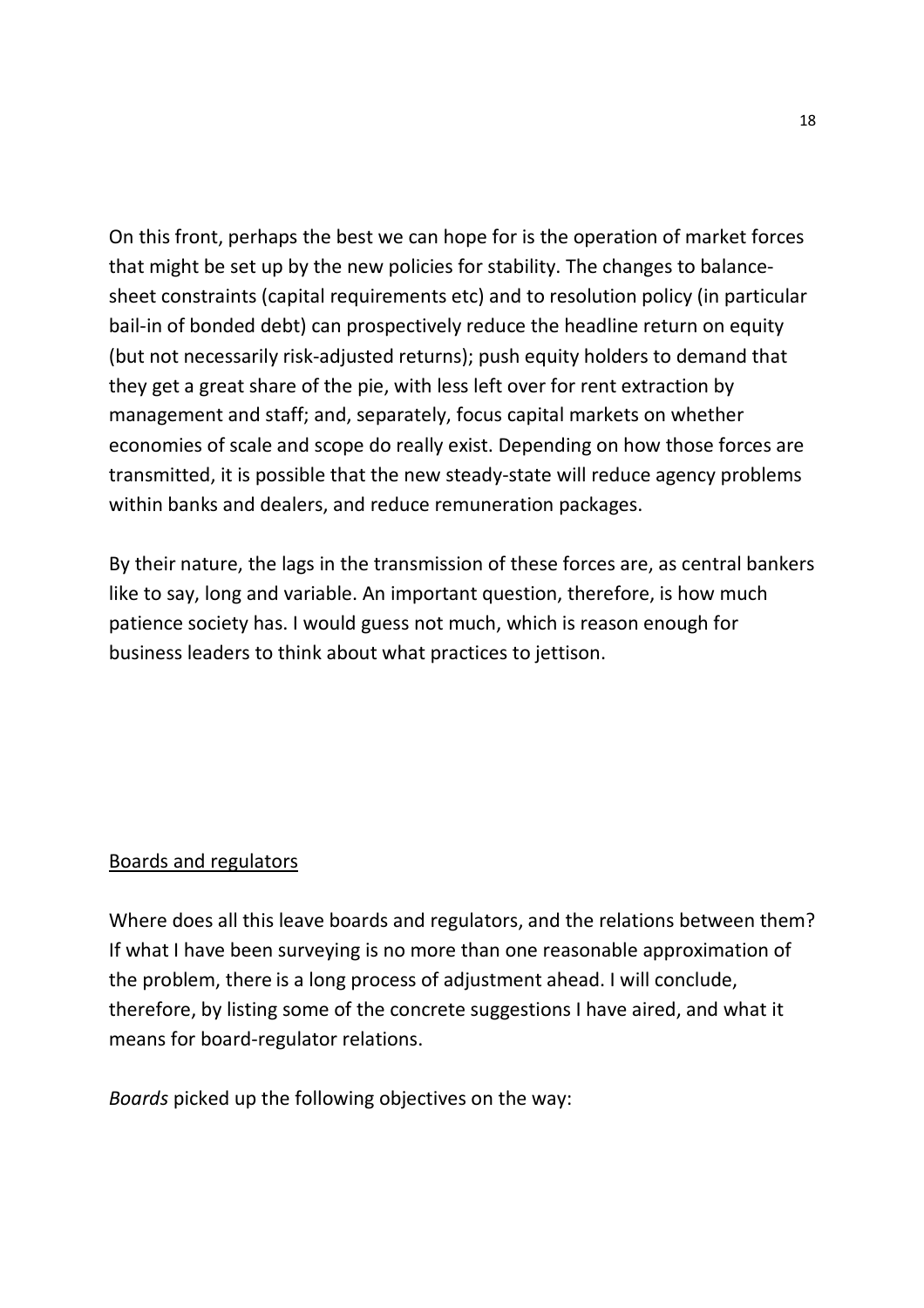- Give up systematic regulatory arbitrage
- Reward middle management for their contributions in industry bodies as well as their contributions internally, but reward them by making it a precondition for progression in the firm and do not give financial rewards to those who decline management responsibility and the external roles it entails.
- Give up poaching whole teams
- Be ready for a systematic reduction in pay
- Encourage executive leaders to convey the values-affirming stories in the firm's history; and if there is none to speak of, face up to it and make a new beginning.

It is sometimes suggested that boards and regulators have shared objectives. This is over-stated. Boards are trying to maximize shareholder value; that is what directors get rewarded for, not only through remuneration packages but also through appointments to other boards.

Regulators, by contrast, have duties to society. Not inchoate duties or duties that they make up for themselves, but duties to deliver the specific statutory objectives given to them by legislatures. Those responsibilities need to be clear, meaning that the outturns can be monitored and that high-level trade-offs amongst society's values are not left to unelected officials. Regulators have an interest in getting legislators to do a better job at this.

A fit-for-purpose legislated framework would give powers to regulators to remove members of management and boards on 'fit and proper' grounds. This is not enforcement as punishment, with its particular burden of proof, but regulation as warranted prevention: de-authorising individuals before they have done damage.